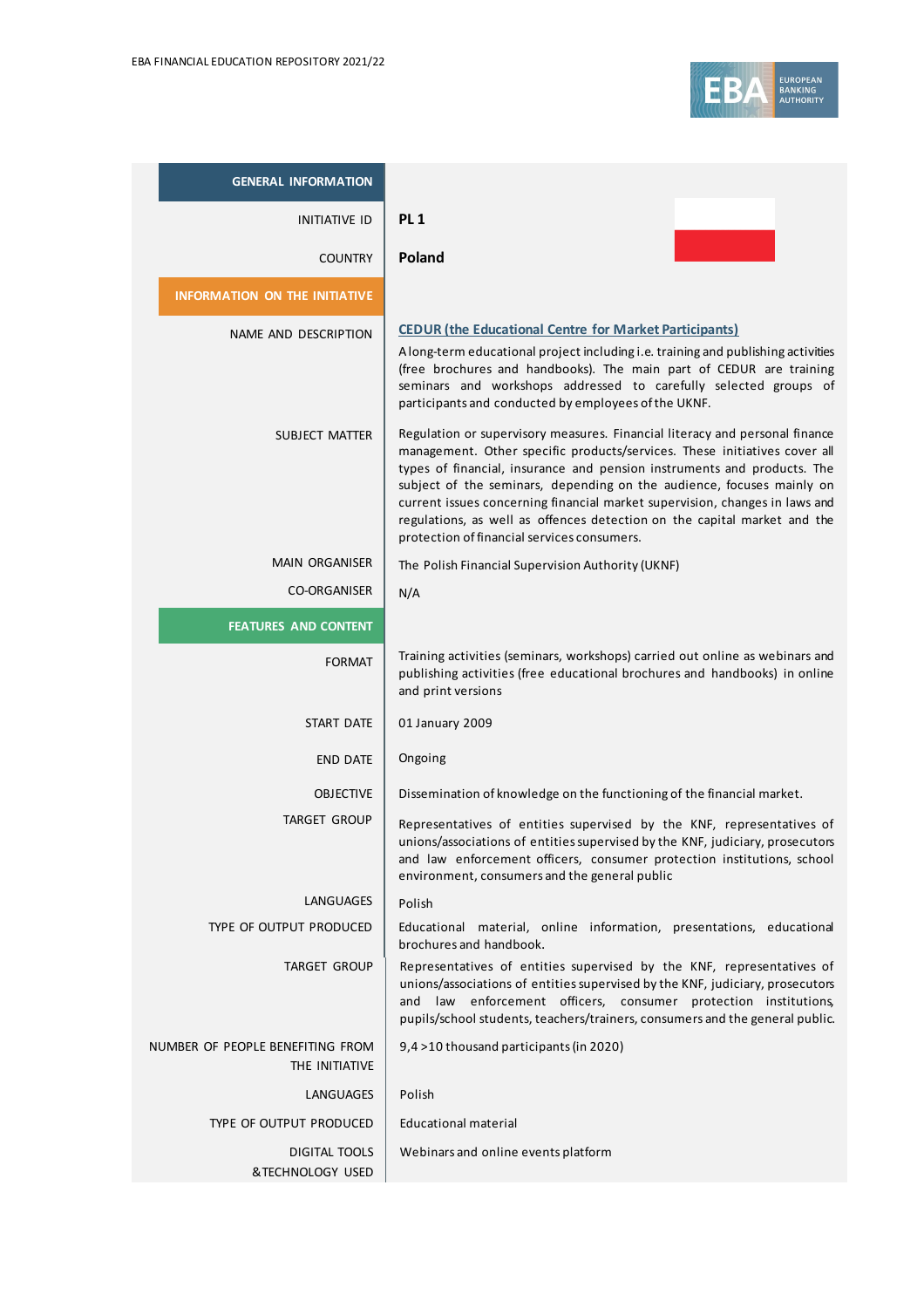

| <b>GENERAL INFORMATION</b>                         |                                                                                                                                                                               |
|----------------------------------------------------|-------------------------------------------------------------------------------------------------------------------------------------------------------------------------------|
| <b>INITIATIVE ID</b>                               | PL <sub>2</sub>                                                                                                                                                               |
| <b>COUNTRY</b>                                     | Poland                                                                                                                                                                        |
| <b>INFORMATION ON THE INITIATIVE</b>               |                                                                                                                                                                               |
| NAME AND DESCRIPTION                               | Warnings about phishing sites and methods used by cyber<br>criminals                                                                                                          |
|                                                    | The Financial Sector Cyber Security Team (CSIRT KNF) tracks the<br>activities of cyber criminals and publishes warnings about identified<br>phishing sites and cyber threats. |
| <b>SUBJECT MATTER</b>                              | Cyber security, phishing, banking products/services, payment<br>services, payment accounts                                                                                    |
| <b>MAIN ORGANISER</b>                              | The Polish Financial Supervision Authority (UKNF)                                                                                                                             |
| <b>CO-ORGANISER</b>                                | N/A                                                                                                                                                                           |
| <b>FEATURES AND CONTENT</b>                        |                                                                                                                                                                               |
| <b>FORMAT</b>                                      | Publishing information about cyber security threats on a dedicated<br>website and social media profiles                                                                       |
| START DATE                                         | 01 July 2020                                                                                                                                                                  |
| <b>END DATE</b>                                    | Ongoing                                                                                                                                                                       |
| <b>OBJECTIVE</b>                                   | Raising consumers awareness of cyber threats                                                                                                                                  |
| <b>TARGET GROUP</b>                                | Consumers in general                                                                                                                                                          |
| NUMBER OF PEOPLE BENEFITING FROM<br>THE INITIATIVE | N/A                                                                                                                                                                           |
| PROMOTION CHANNELS                                 | Website, social media                                                                                                                                                         |
| LANGUAGES                                          | Polish                                                                                                                                                                        |
| TYPE OF OUTPUT PRODUCED                            | Public warning, on line information                                                                                                                                           |
| <b>DIGITAL TOOLS</b>                               | N/A                                                                                                                                                                           |
| &TECHNOLOGY USED                                   |                                                                                                                                                                               |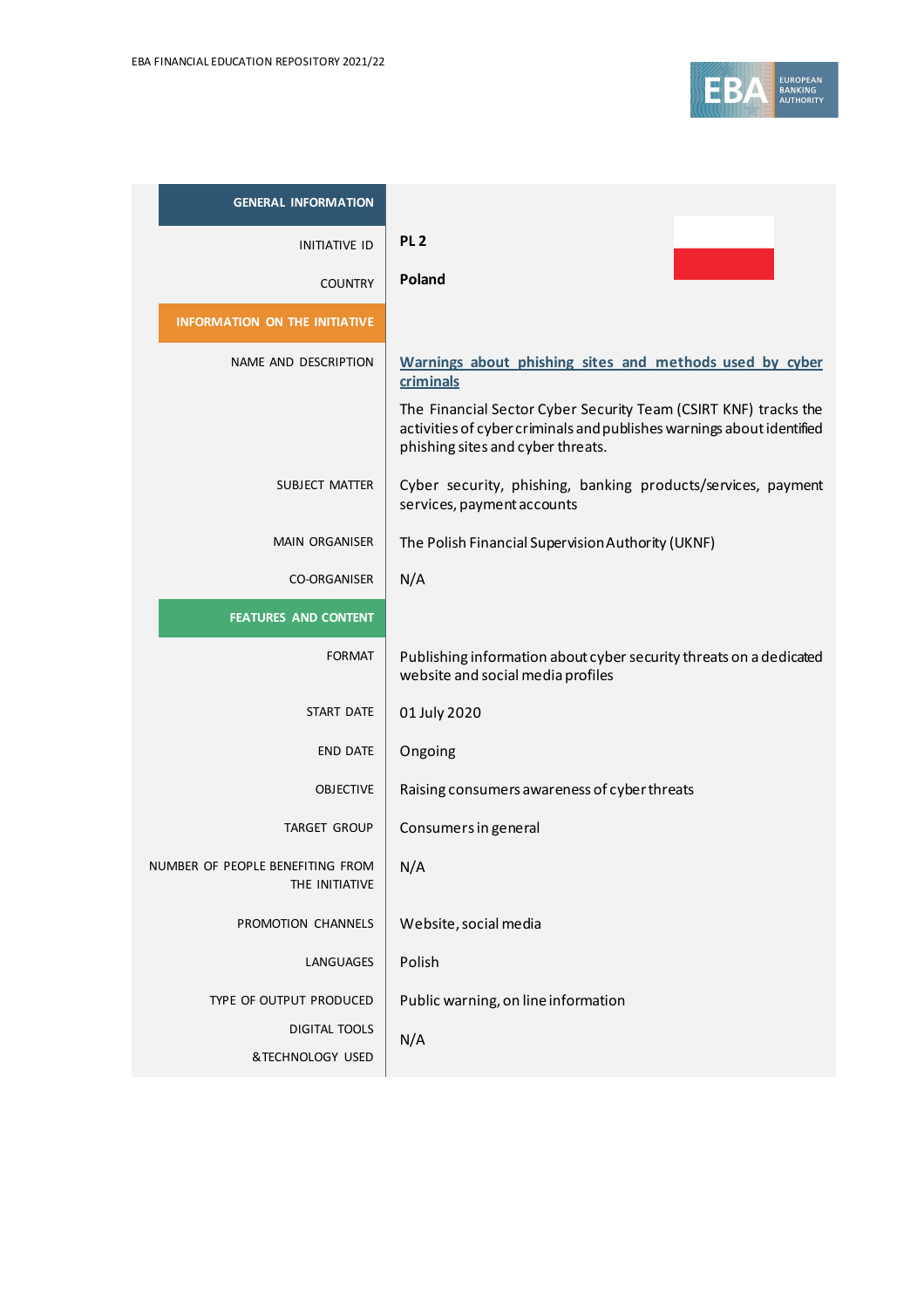

| <b>GENERAL INFORMATION</b>                         |                                                                                                                                                                                                                                                                                                                                                                                                                                                                                                                                                                                   |
|----------------------------------------------------|-----------------------------------------------------------------------------------------------------------------------------------------------------------------------------------------------------------------------------------------------------------------------------------------------------------------------------------------------------------------------------------------------------------------------------------------------------------------------------------------------------------------------------------------------------------------------------------|
| <b>INITIATIVE ID</b>                               | PL <sub>3</sub>                                                                                                                                                                                                                                                                                                                                                                                                                                                                                                                                                                   |
| <b>COUNTRY</b>                                     | Poland                                                                                                                                                                                                                                                                                                                                                                                                                                                                                                                                                                            |
| <b>INFORMATION ON THE INITIATIVE</b>               |                                                                                                                                                                                                                                                                                                                                                                                                                                                                                                                                                                                   |
| NAME AND DESCRIPTION                               | Awareness-raising campaign on cyber fraud, Uwaga! Cyberoszust<br>[Protect yourself from fraud and scams!]"<br>The campaign has been launched as a response to increasing<br>number of signals on particular cybercrime activities of individuals<br>claiming to be supervised by the KNF in relation to the<br>cryptocurrency exchange transactions they offer. The campaign<br>highlights that in Poland the cryptocurrency market is not a<br>regulated or supervised market. The KNF does not authorise,<br>supervise, or exercise any other supervisory powers in relation to |
|                                                    | the trade in cryptocurrencies.                                                                                                                                                                                                                                                                                                                                                                                                                                                                                                                                                    |
| <b>SUBJECT MATTER</b>                              | Cyber security, cryptocurrencies                                                                                                                                                                                                                                                                                                                                                                                                                                                                                                                                                  |
| <b>MAIN ORGANISER</b>                              | The Polish Financial Supervision Authority (UKNF)                                                                                                                                                                                                                                                                                                                                                                                                                                                                                                                                 |
| <b>CO-ORGANISER</b>                                | The Polish National Police                                                                                                                                                                                                                                                                                                                                                                                                                                                                                                                                                        |
| <b>FEATURES AND CONTENT</b>                        |                                                                                                                                                                                                                                                                                                                                                                                                                                                                                                                                                                                   |
| <b>FORMAT</b>                                      | Awareness-raising campaign                                                                                                                                                                                                                                                                                                                                                                                                                                                                                                                                                        |
| START DATE                                         | 18 December 2020                                                                                                                                                                                                                                                                                                                                                                                                                                                                                                                                                                  |
| <b>END DATE</b>                                    | Ongoing                                                                                                                                                                                                                                                                                                                                                                                                                                                                                                                                                                           |
| <b>OBJECTIVE</b>                                   | Providing information and practical advice on how to identify<br>cybercrime techniques. Helping consumers to avoid becoming<br>victims of financial fraud and scams, especially online.                                                                                                                                                                                                                                                                                                                                                                                           |
| <b>TARGET GROUP</b>                                | Consumers in general                                                                                                                                                                                                                                                                                                                                                                                                                                                                                                                                                              |
| NUMBER OF PEOPLE BENEFITING FROM<br>THE INITIATIVE | N/A                                                                                                                                                                                                                                                                                                                                                                                                                                                                                                                                                                               |
| PROMOTION CHANNELS                                 | Website, social media, media (radio)                                                                                                                                                                                                                                                                                                                                                                                                                                                                                                                                              |
| LANGUAGES                                          | Polish                                                                                                                                                                                                                                                                                                                                                                                                                                                                                                                                                                            |
| TYPE OF OUTPUT PRODUCED                            | On line information, educational material, radio news spots                                                                                                                                                                                                                                                                                                                                                                                                                                                                                                                       |
| <b>DIGITAL TOOLS</b>                               | N/A                                                                                                                                                                                                                                                                                                                                                                                                                                                                                                                                                                               |
| &TECHNOLOGY USED                                   |                                                                                                                                                                                                                                                                                                                                                                                                                                                                                                                                                                                   |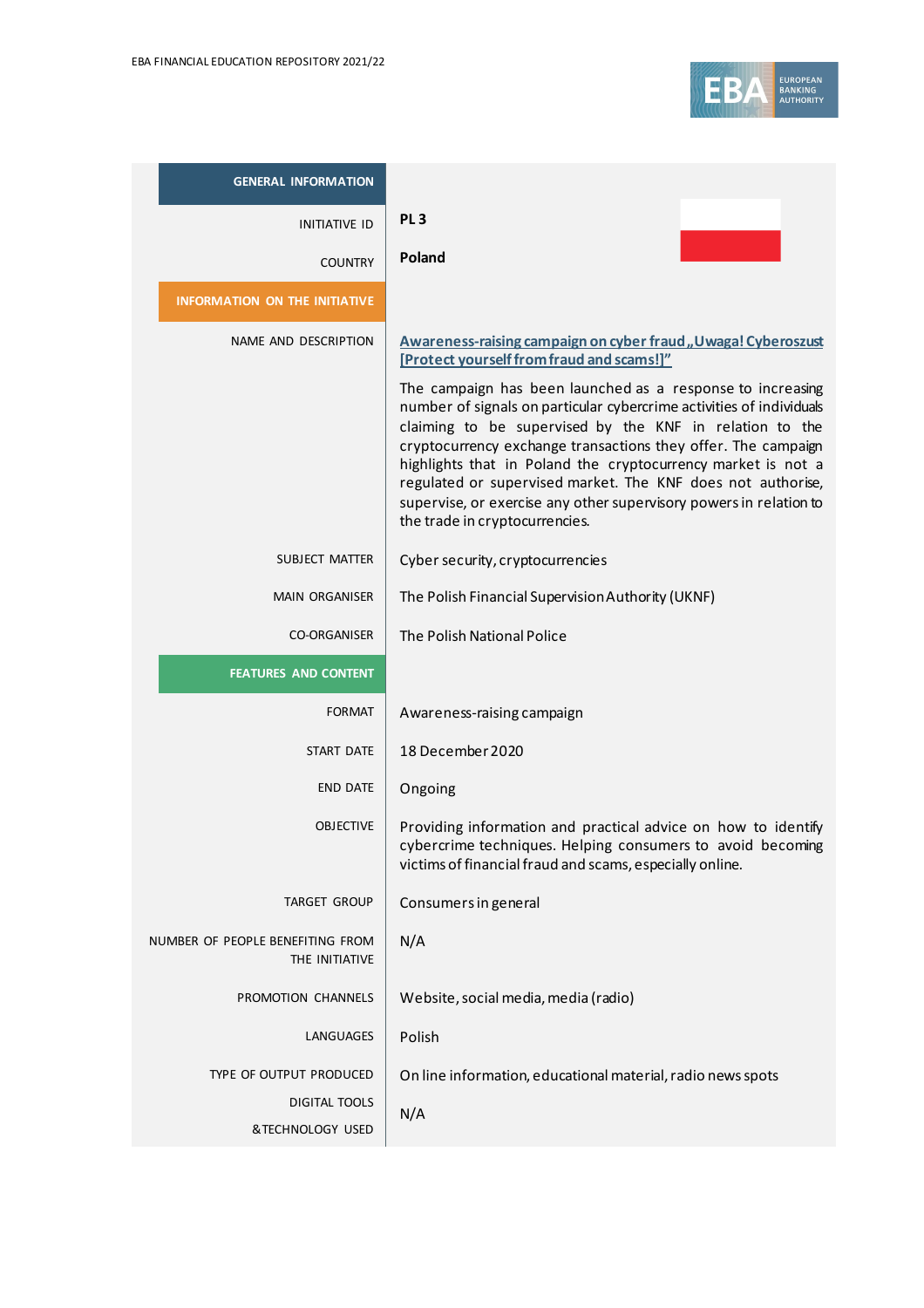

| <b>GENERAL INFORMATION</b>                         |                                                                                                                                                                                                                                                                                                                                                                                                                                                                                        |
|----------------------------------------------------|----------------------------------------------------------------------------------------------------------------------------------------------------------------------------------------------------------------------------------------------------------------------------------------------------------------------------------------------------------------------------------------------------------------------------------------------------------------------------------------|
| <b>INITIATIVE ID</b>                               | PL <sub>4</sub>                                                                                                                                                                                                                                                                                                                                                                                                                                                                        |
| <b>COUNTRY</b>                                     | Poland                                                                                                                                                                                                                                                                                                                                                                                                                                                                                 |
| <b>INFORMATION ON THE INITIATIVE</b>               |                                                                                                                                                                                                                                                                                                                                                                                                                                                                                        |
| NAME AND DESCRIPTION                               | Awareness-raising campaign "Invest Knowledgeably!"<br>The campaign has been launched to draw the attention of clients of<br>investment firms and banks to the key elements that should be<br>considered by any person making the decision to buy an investment<br>product. The campaign's website provides guidance on how to<br>invest knowledgeably, where to check information about the issuer,<br>what data are particularly relevant, and what can be required of the<br>seller. |
| <b>SUBJECT MATTER</b>                              | Investment products                                                                                                                                                                                                                                                                                                                                                                                                                                                                    |
| <b>MAIN ORGANISER</b>                              | The Polish Financial Supervision Authority (UKNF)                                                                                                                                                                                                                                                                                                                                                                                                                                      |
| <b>CO-ORGANISER</b>                                | N/A                                                                                                                                                                                                                                                                                                                                                                                                                                                                                    |
| <b>FEATURES AND CONTENT</b>                        |                                                                                                                                                                                                                                                                                                                                                                                                                                                                                        |
| <b>FORMAT</b>                                      | Awareness-raising campaign                                                                                                                                                                                                                                                                                                                                                                                                                                                             |
| START DATE                                         | September 2020                                                                                                                                                                                                                                                                                                                                                                                                                                                                         |
| <b>END DATE</b>                                    | Ongoing                                                                                                                                                                                                                                                                                                                                                                                                                                                                                |
| <b>OBJECTIVE</b>                                   | Providing guidance on how to invest knowledgeably, where to<br>check information about the issuer, what data are particularly<br>relevant, and what can be required of the seller.                                                                                                                                                                                                                                                                                                     |
| <b>TARGET GROUP</b>                                | Consumers in general, retail investors                                                                                                                                                                                                                                                                                                                                                                                                                                                 |
| NUMBER OF PEOPLE BENEFITING FROM<br>THE INITIATIVE | N/A                                                                                                                                                                                                                                                                                                                                                                                                                                                                                    |
| PROMOTION CHANNELS                                 | Website, social media, media (radio)                                                                                                                                                                                                                                                                                                                                                                                                                                                   |
| LANGUAGES                                          | Polish                                                                                                                                                                                                                                                                                                                                                                                                                                                                                 |
| TYPE OF OUTPUT PRODUCED                            | On line information, educational material, radio news spots                                                                                                                                                                                                                                                                                                                                                                                                                            |
| DIGITAL TOOLS                                      | N/A                                                                                                                                                                                                                                                                                                                                                                                                                                                                                    |
| &TECHNOLOGY USED                                   |                                                                                                                                                                                                                                                                                                                                                                                                                                                                                        |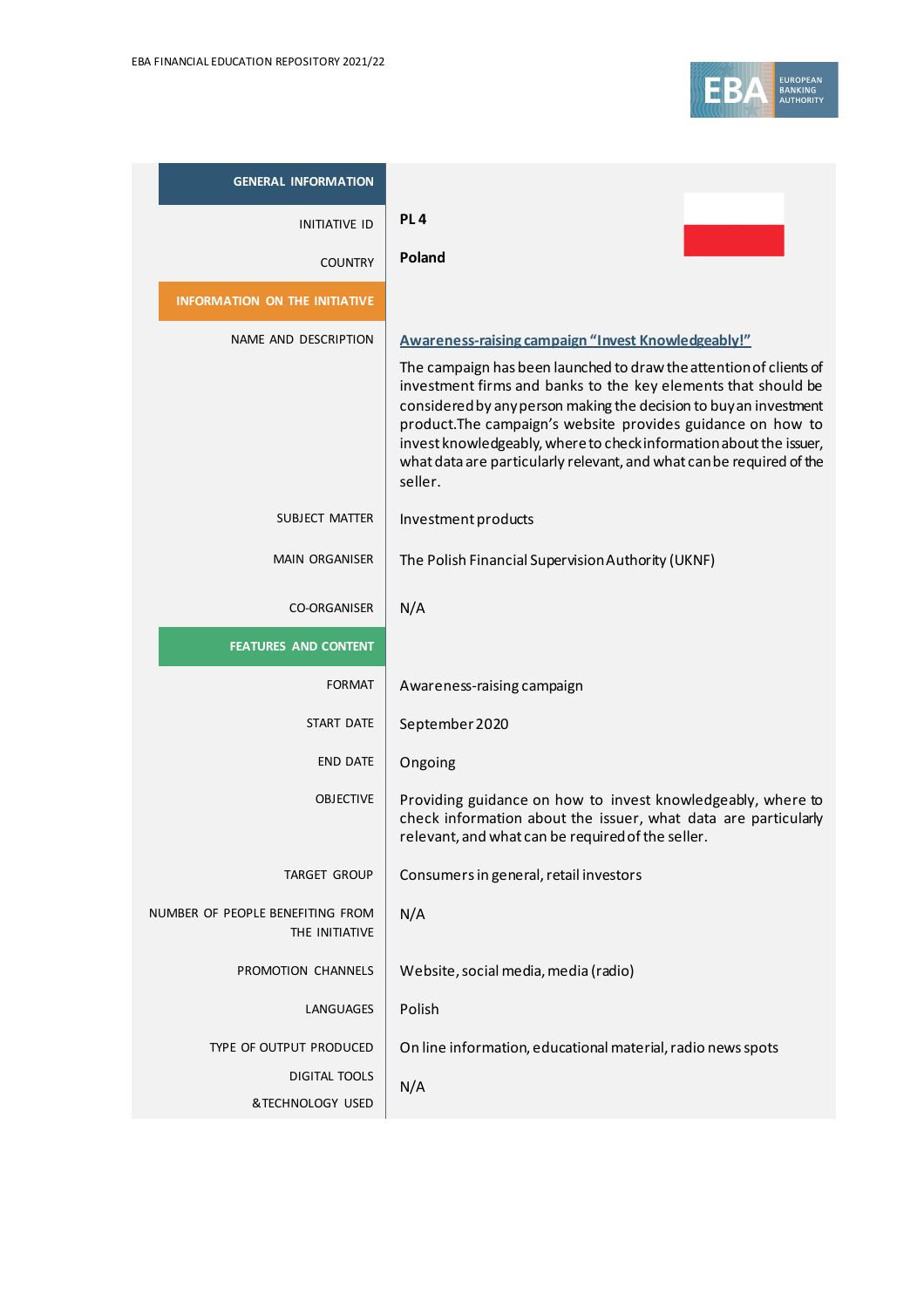

| <b>GENERAL INFORMATION</b>                         |                                                                                                                                                                                                                                                                                                                                                    |
|----------------------------------------------------|----------------------------------------------------------------------------------------------------------------------------------------------------------------------------------------------------------------------------------------------------------------------------------------------------------------------------------------------------|
| <b>INITIATIVE ID</b>                               | PL <sub>5</sub>                                                                                                                                                                                                                                                                                                                                    |
| <b>COUNTRY</b>                                     | Poland                                                                                                                                                                                                                                                                                                                                             |
| <b>INFORMATION ON THE INITIATIVE</b>               |                                                                                                                                                                                                                                                                                                                                                    |
| NAME AND DESCRIPTION                               | Awareness-raising campaign "Investment notes - be aware of the<br>risks!"<br>The awareness-raising campaign with a message addressed to<br>market participants to remind them that decisions to use an offer<br>of investment notes should be well thought out and that any person<br>interested in such offer should be aware of potential risks. |
| SUBJECT MATTER                                     | Investment notes                                                                                                                                                                                                                                                                                                                                   |
| <b>MAIN ORGANISER</b>                              | The Polish Financial Supervision Authority (UKNF)                                                                                                                                                                                                                                                                                                  |
| <b>CO-ORGANISER</b>                                | N/A                                                                                                                                                                                                                                                                                                                                                |
| <b>FEATURES AND CONTENT</b>                        |                                                                                                                                                                                                                                                                                                                                                    |
| <b>FORMAT</b>                                      | Awareness-raising campaign                                                                                                                                                                                                                                                                                                                         |
| START DATE                                         | <b>June 2020</b>                                                                                                                                                                                                                                                                                                                                   |
| <b>END DATE</b>                                    | Ongoing                                                                                                                                                                                                                                                                                                                                            |
| <b>OBJECTIVE</b>                                   | Raising awareness of potential risks inolved in an offer of<br>investment notes and a call for caution                                                                                                                                                                                                                                             |
| <b>TARGET GROUP</b>                                | Consumers in general, retail investors                                                                                                                                                                                                                                                                                                             |
| NUMBER OF PEOPLE BENEFITING FROM<br>THE INITIATIVE | N/A                                                                                                                                                                                                                                                                                                                                                |
| PROMOTION CHANNELS                                 | Website, social media                                                                                                                                                                                                                                                                                                                              |
| LANGUAGES                                          | Polish                                                                                                                                                                                                                                                                                                                                             |
| TYPE OF OUTPUT PRODUCED                            | On line information, educational material, a call for caution                                                                                                                                                                                                                                                                                      |
| <b>DIGITAL TOOLS</b>                               | N/A                                                                                                                                                                                                                                                                                                                                                |
| &TECHNOLOGY USED                                   |                                                                                                                                                                                                                                                                                                                                                    |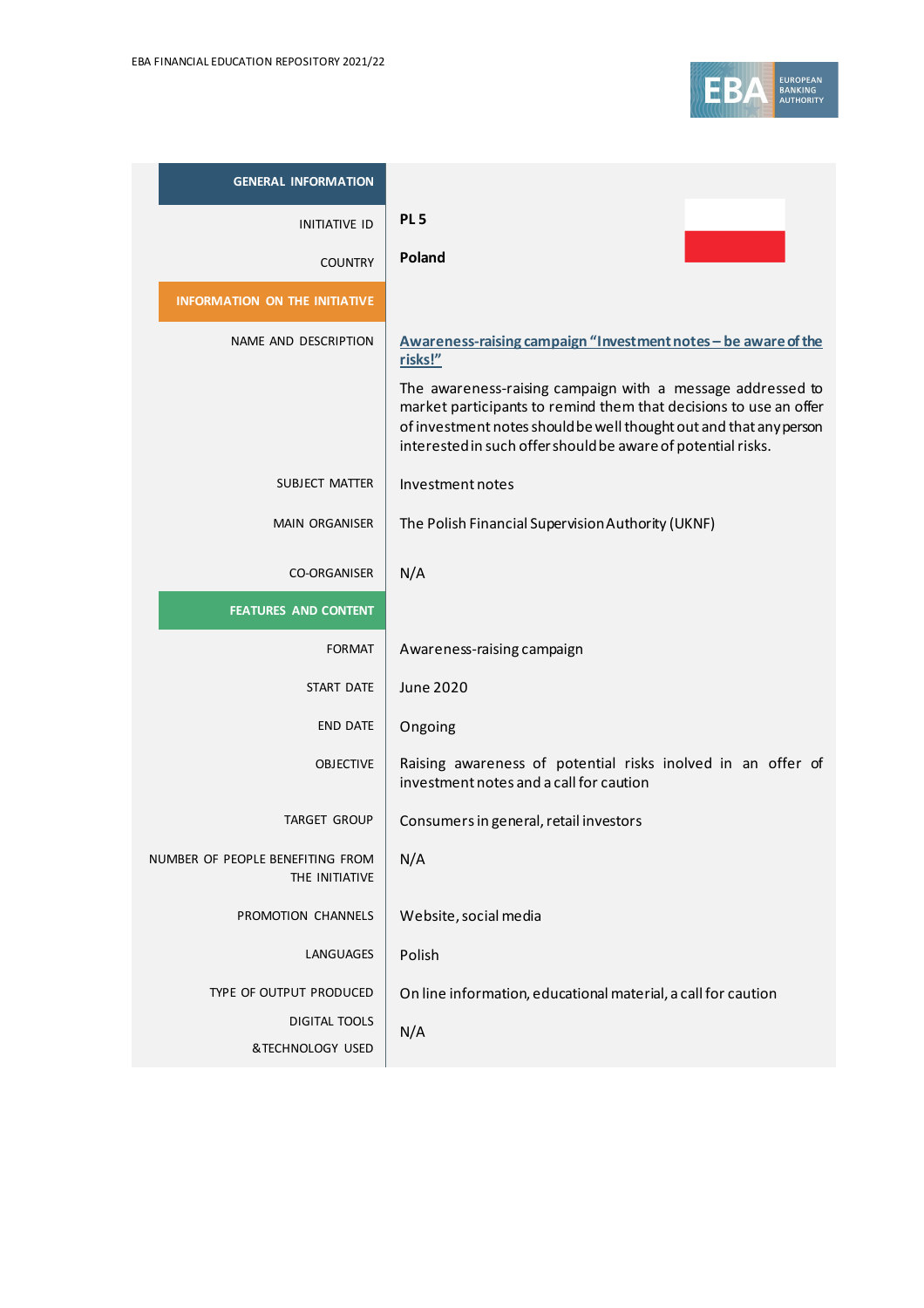

| <b>GENERAL INFORMATION</b>                         |                                                                                                                                                                                                                                                                                         |
|----------------------------------------------------|-----------------------------------------------------------------------------------------------------------------------------------------------------------------------------------------------------------------------------------------------------------------------------------------|
| <b>INITIATIVE ID</b>                               | PL <sub>6</sub>                                                                                                                                                                                                                                                                         |
| <b>COUNTRY</b>                                     | Poland                                                                                                                                                                                                                                                                                  |
| <b>INFORMATION ON THE INITIATIVE</b>               |                                                                                                                                                                                                                                                                                         |
| NAME AND DESCRIPTION                               | <b>Awareness-raising campaign "Crowdfunding"</b>                                                                                                                                                                                                                                        |
|                                                    | The campaign focused on the idea of crowdfunding providing with<br>educational materials on the risks arising from such investment, the<br>rules of crowdfunding, and proper advertising of projects. The<br>contents were divided by subject into platforms, investors and<br>issuers. |
| SUBJECT MATTER                                     | Crowdfunding                                                                                                                                                                                                                                                                            |
| <b>MAIN ORGANISER</b>                              | The Polish Financial Supervision Authority (UKNF)                                                                                                                                                                                                                                       |
| <b>CO-ORGANISER</b>                                | N/A                                                                                                                                                                                                                                                                                     |
| <b>FEATURES AND CONTENT</b>                        |                                                                                                                                                                                                                                                                                         |
| <b>FORMAT</b>                                      | Awareness-raising campaign                                                                                                                                                                                                                                                              |
| <b>START DATE</b>                                  | April 2020                                                                                                                                                                                                                                                                              |
| <b>END DATE</b>                                    | Ongoing                                                                                                                                                                                                                                                                                 |
| <b>OBJECTIVE</b>                                   | Explaining the functioning of crowdfunding as an alternative way of<br>raising capital                                                                                                                                                                                                  |
| <b>TARGET GROUP</b>                                | Investors, issuers                                                                                                                                                                                                                                                                      |
| NUMBER OF PEOPLE BENEFITING FROM<br>THE INITIATIVE | N/A                                                                                                                                                                                                                                                                                     |
| PROMOTION CHANNELS                                 | Website, social media                                                                                                                                                                                                                                                                   |
| LANGUAGES                                          | Polish                                                                                                                                                                                                                                                                                  |
| TYPE OF OUTPUT PRODUCED                            | On line information, educational material                                                                                                                                                                                                                                               |
| <b>DIGITAL TOOLS</b>                               | N/A                                                                                                                                                                                                                                                                                     |
| &TECHNOLOGY USED                                   |                                                                                                                                                                                                                                                                                         |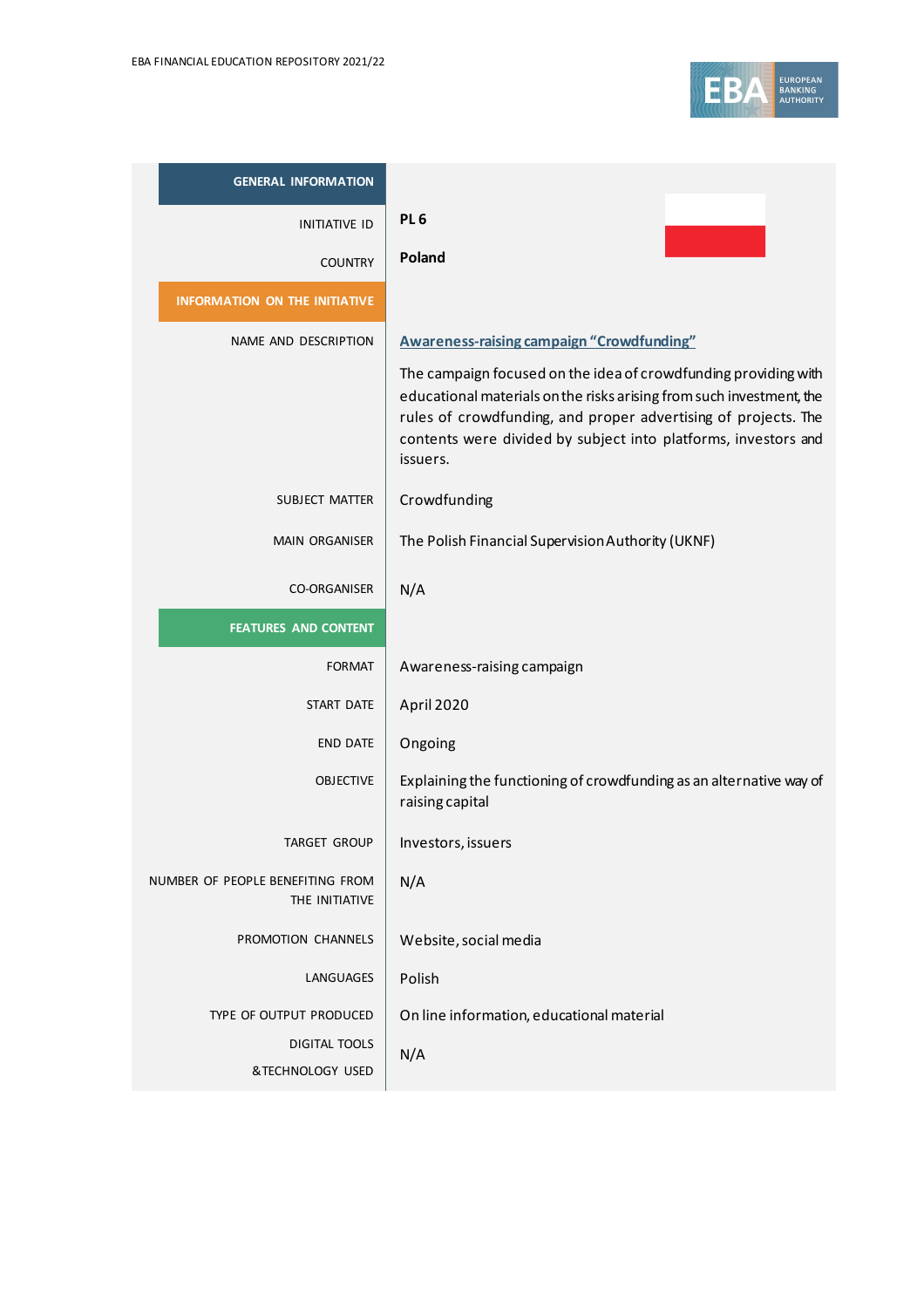

| <b>GENERAL INFORMATION</b>                         |                                                                                                                                                                                                                                                                                                                                                                                          |
|----------------------------------------------------|------------------------------------------------------------------------------------------------------------------------------------------------------------------------------------------------------------------------------------------------------------------------------------------------------------------------------------------------------------------------------------------|
| <b>INITIATIVE ID</b>                               | PL <sub>7</sub>                                                                                                                                                                                                                                                                                                                                                                          |
| <b>COUNTRY</b>                                     | Poland                                                                                                                                                                                                                                                                                                                                                                                   |
| <b>INFORMATION ON THE INITIATIVE</b>               |                                                                                                                                                                                                                                                                                                                                                                                          |
| NAME AND DESCRIPTION                               | <b>Awareness-raising campaign "Oczarowani" (Enchanted)</b>                                                                                                                                                                                                                                                                                                                               |
|                                                    | The name of the campaign "Enchanted" defines a wide range of<br>non-professional investors and consumers looking for attractive<br>investment opportunities, while lacking the necessary knowledge or<br>experience to properly assess the available offers. Lack of<br>awareness of many risks makes such people easily 'enchanted' with<br>the ability to make quick and high profits. |
| SUBJECT MATTER                                     | The risks associated with investing in the purchase of condo<br>hotels/aparthotels                                                                                                                                                                                                                                                                                                       |
| <b>MAIN ORGANISER</b>                              | The Polish Financial Supervision Authority (UKNF)                                                                                                                                                                                                                                                                                                                                        |
| <b>CO-ORGANISER</b>                                | The Office of Competition and Consumer Protection, The Ministry<br>of Investment and Development                                                                                                                                                                                                                                                                                         |
| <b>FEATURES AND CONTENT</b>                        |                                                                                                                                                                                                                                                                                                                                                                                          |
| <b>FORMAT</b>                                      | Awareness-raising campaign based on the dedicated website                                                                                                                                                                                                                                                                                                                                |
| <b>START DATE</b>                                  | November 2019                                                                                                                                                                                                                                                                                                                                                                            |
| <b>END DATE</b>                                    | Ongoing                                                                                                                                                                                                                                                                                                                                                                                  |
| <b>OBJECTIVE</b>                                   | Providing with the most essential guidelines that will help non-<br>professional participants of the financial market gain more<br>knowledge about factors that should be taken when planning an<br>investment.                                                                                                                                                                          |
| TARGET GROUP                                       | Consumers in general, retail investors                                                                                                                                                                                                                                                                                                                                                   |
| NUMBER OF PEOPLE BENEFITING FROM<br>THE INITIATIVE | N/A                                                                                                                                                                                                                                                                                                                                                                                      |
| PROMOTION CHANNELS                                 | Website, social media, media (TV, radio)                                                                                                                                                                                                                                                                                                                                                 |
| LANGUAGES                                          | Polish                                                                                                                                                                                                                                                                                                                                                                                   |
| TYPE OF OUTPUT PRODUCED                            | On line information, television and radio news spots, educational<br>material i.a. a set of tips and questions to be answered before the<br>finalisation of purchase in the area of condo hotels/aparthotels<br>(available in the form of a single file that may be useful during a<br>conversation with the person offering such investment)                                            |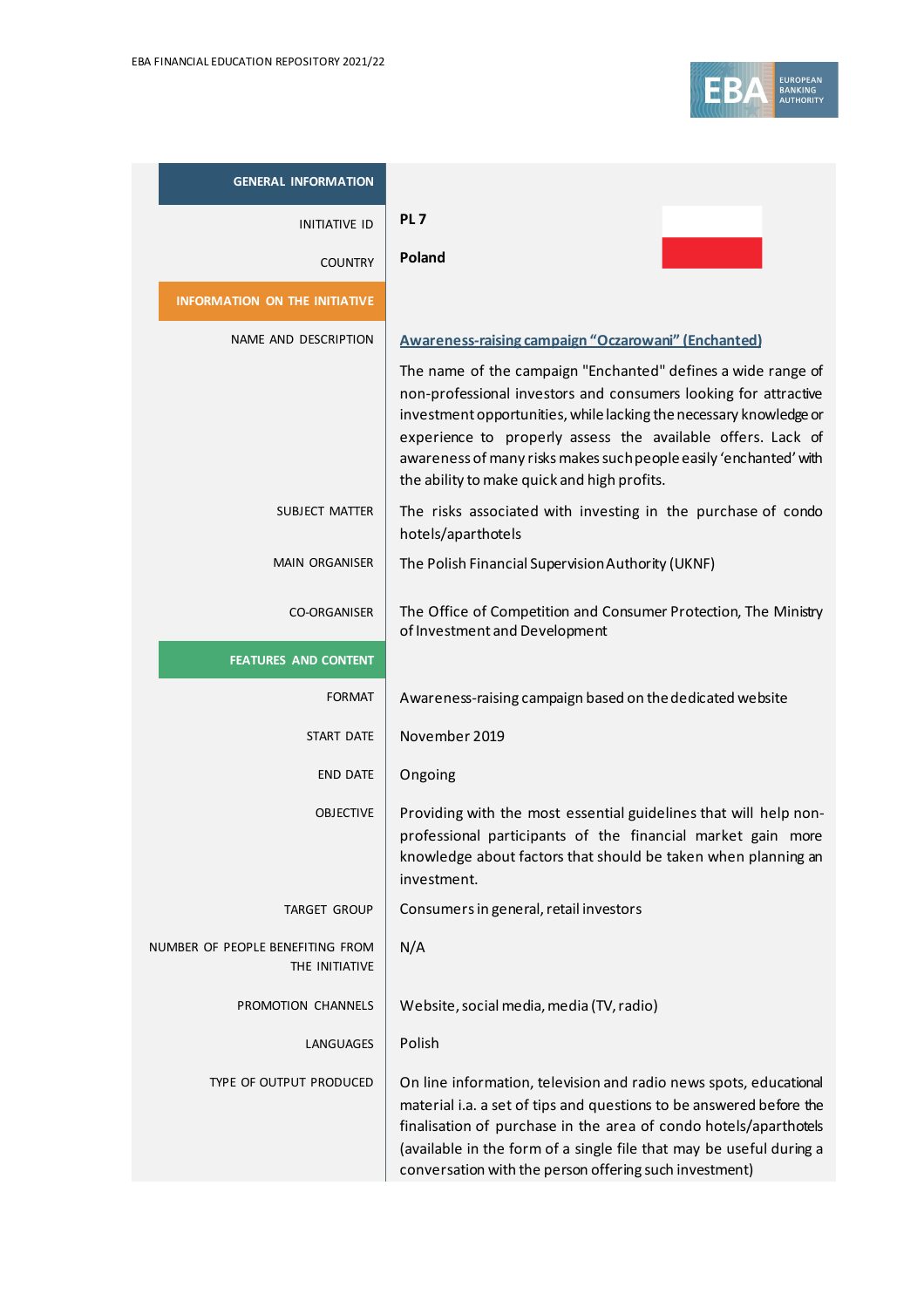

| <b>GENERAL INFORMATION</b>                         |                                                                                                                                                                                                                                                                                                                                                                                           |
|----------------------------------------------------|-------------------------------------------------------------------------------------------------------------------------------------------------------------------------------------------------------------------------------------------------------------------------------------------------------------------------------------------------------------------------------------------|
| <b>INITIATIVE ID</b>                               | PL <sub>8</sub>                                                                                                                                                                                                                                                                                                                                                                           |
| <b>COUNTRY</b>                                     | Poland                                                                                                                                                                                                                                                                                                                                                                                    |
| <b>INFORMATION ON THE INITIATIVE</b>               |                                                                                                                                                                                                                                                                                                                                                                                           |
| NAME AND DESCRIPTION                               | <b>Global Money Week (GMW)</b><br>GMW is an annual global awareness-raising campaign on the importance<br>of ensuring that young people, from an early age, are financially aware,<br>and are gradually acquiring the knowledge, skills, attitudes and<br>behaviours necessary to make sound financial decisions and ultimately<br>achieve financial well-being and financial resilience. |
| <b>SUBJECT MATTER</b>                              | Financial literacy and personal finance management, the functioning of<br>the financial market, banking activity and operations, financial products<br>and services, guidelines for a better understanding of credit agreements<br>for young adults, investing through investment funds, cyber threats and<br>cybersecurity from the perspective of financial service users               |
| <b>MAIN ORGANISER</b>                              | The Polish Financial Supervision Authority (UKNF) as a national<br>coordinator of the campaign                                                                                                                                                                                                                                                                                            |
| <b>CO-ORGANISER</b>                                | The campaign is organised by the OECD/INFE<br>Co-organisers at the national level: The Ministry of Finance, The Office of<br>Competition and Consumer Protection, The Bank Guarantee Fund, The<br>Polish Chamber of Insurance, The Society for Promotion of Financial<br>Education                                                                                                        |
| <b>FEATURES AND CONTENT</b>                        |                                                                                                                                                                                                                                                                                                                                                                                           |
| <b>FORMAT</b>                                      | i.a. Training activities (seminars, workshops) carried out online as<br>webinars, financial educational quizzes, saving surveys, GMW school<br>blogs                                                                                                                                                                                                                                      |
| START DATE                                         | March 2014                                                                                                                                                                                                                                                                                                                                                                                |
| <b>END DATE</b>                                    | Ongoing (an annual initiative)                                                                                                                                                                                                                                                                                                                                                            |
| <b>OBJECTIVE</b>                                   | Raising awareness about money matters amongst children and youth<br>and allow them to develop knowledge and skills needed to become<br>financially independent and employable in the future                                                                                                                                                                                               |
| <b>TARGET GROUP</b>                                | Pupils/school students, teachers/trainers/parents                                                                                                                                                                                                                                                                                                                                         |
| NUMBER OF PEOPLE BENEFITING<br>FROM THE INITIATIVE | 18,5 > 19 thousand participants (in 2021)                                                                                                                                                                                                                                                                                                                                                 |
| PROMOTION CHANNELS                                 | Website, mailing, social media                                                                                                                                                                                                                                                                                                                                                            |
| LANGUAGES                                          | Polish                                                                                                                                                                                                                                                                                                                                                                                    |
| TYPE OF OUTPUT PRODUCED                            | <b>Educational material</b>                                                                                                                                                                                                                                                                                                                                                               |
| DIGITAL TOOLS<br>& TECHNOLOGY USED                 | Webinars and online events platform                                                                                                                                                                                                                                                                                                                                                       |